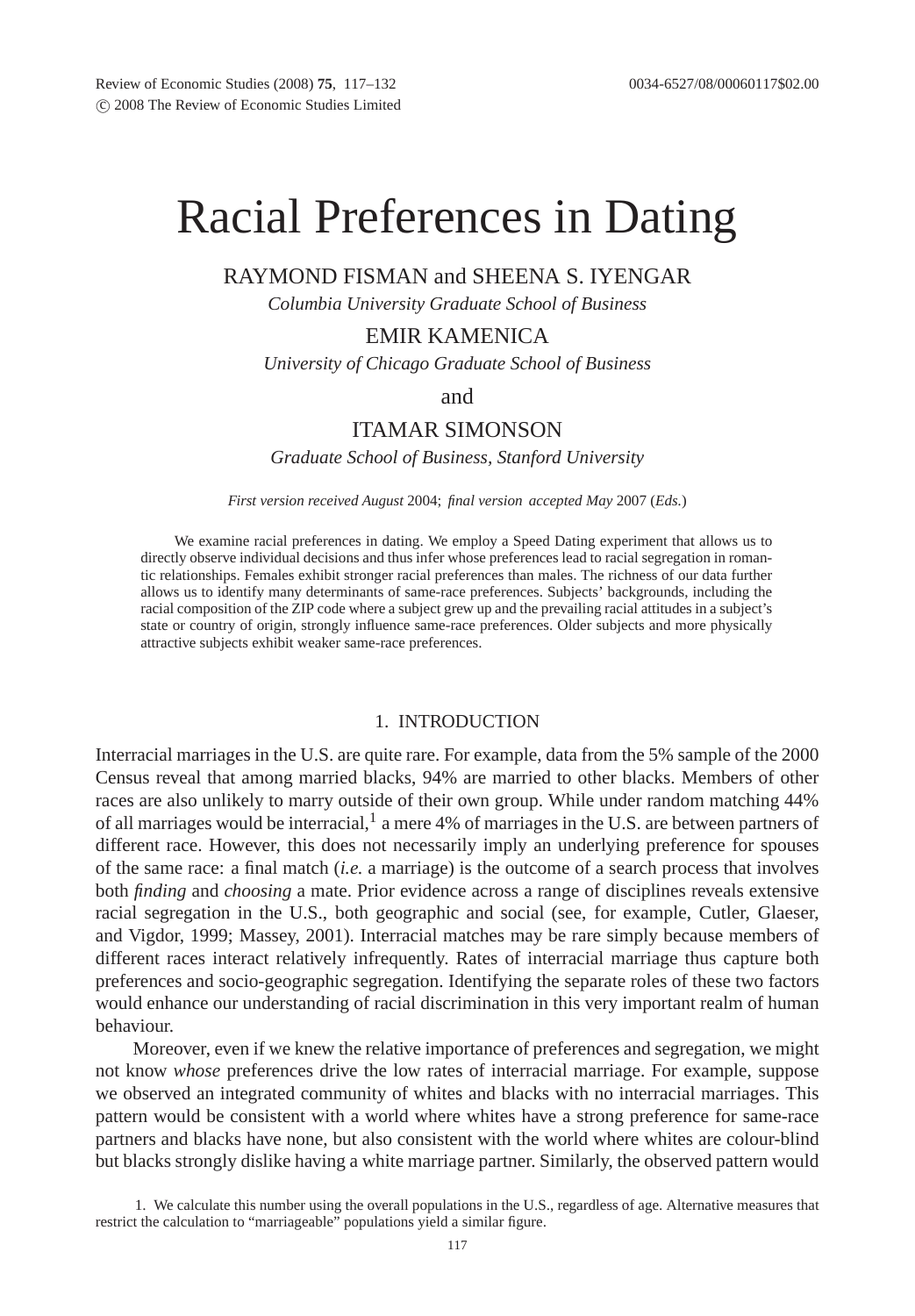be consistent with either gender exhibiting a strong same-race preference. In order to get inside the black box of marital segregation, we need to observe decisions, not just final matches.<sup>2</sup>

Finally, we wish to know what drives racial preferences. Is it different interests, a different sense of aesthetics, or some other factor? Does growing up in a neighbourhood populated with a particular race increase or decrease one's romantic interest in members of that race? Do prevailing racial attitudes in one's home town affect tolerance for partners of a different race many years later?

In this paper, we study these issues through participants' revealed preferences rather than survey responses that served as the basis for earlier work. We study the effect of race on mate selection by analysing the choices of subjects in an experimental Speed Dating service involving students from Columbia University graduate and professional schools.<sup>3</sup> Briefly, in our experimental paradigm subjects meet a number of potential mates for four minutes each, and have the opportunity to accept or reject each partner.<sup>4</sup> If both parties accept, then each receives the other's email address the following day. We emphasize that our design allows us to observe individual preferences of each participant directly (*i.e.* their Yes/No decisions for every partner). Further, during the event, subjects rate their partners on a number of characteristics, which helps us investigate the factors that underlie same-race preferences. Finally, we emphasize that our experiment takes place in a realistic dating environment: we attempted to create a setting as similar as possible to that provided by the private firms operating in the Speed Dating industry.

Our results are as follows. First, we observe a strong asymmetry across genders in racial preferences: women of all races exhibit strong same-race preferences, while men of no race exhibit a statistically significant same-race preference. Since older subjects (who are more likely to attend the Speed Dating sessions in hope of starting a serious relationship)<sup>5</sup> have a weaker samerace preference, this gender difference is unlikely to result from differential dating goals between men and women. Second, our subjects do not find partners of the same race more attractive, so race-specific conceptions of attractiveness cannot account for these same-race preferences. Third, the inclusion of objective measures of shared interests does not affect our estimates of same-race preferences.

We also find that subjects' backgrounds strongly influence their racial preferences. First, we consider the effect of the prevailing attitudes towards interracial marriage in subjects' state or country of origin, based on responses to questions in the General Social Survey (GSS) (for the subjects from the U.S.) and the World Values Survey (WVS) (for non-U.S. subjects). Subjects that come from intolerant places reveal stronger same-race preferences. This is somewhat surprising given that our subjects are graduate students at Columbia University and that many of them attended college away from home. We also consider the effect of early exposure to other races. We find marginally significant evidence that those subjects that grew up in a ZIP code with a larger fraction of inhabitants of a particular race are *less* willing to date someone from this racial group. In other words, familiarity can decrease tolerance. This result is unaffected by controlling

4. Throughout the paper, we will refer to the person making the decision as *subject* and the person being decided upon as *partner*. When we wish to refer to both subjects and partners, we use the word *participant*.

5. As revealed in the pre-event survey, described below.

<sup>2.</sup> In principle, one could estimate a structural model using data on marriages, but with this approach the results are somewhat sensitive to modelling assumptions. Wong (2003) and Bisin, Giorgio and Verdier (2004) estimate structural models of the marriage market; though Wong (2003) examines differences in marriage outcomes across races, neither paper addresses the issue of racial preferences.

<sup>3.</sup> In order to link our results on dating behaviour to patterns of interracial marriage, we must assume that there is a correlation between characteristics that are desirable in a dating partner and characteristics that are desirable in a marriage partner. Sprecher and Regan (2002) and Stewart, Stinnett and Rosenfeld (2000) both find a close concordance between attributes desired in dating and marriage partners, based on survey data.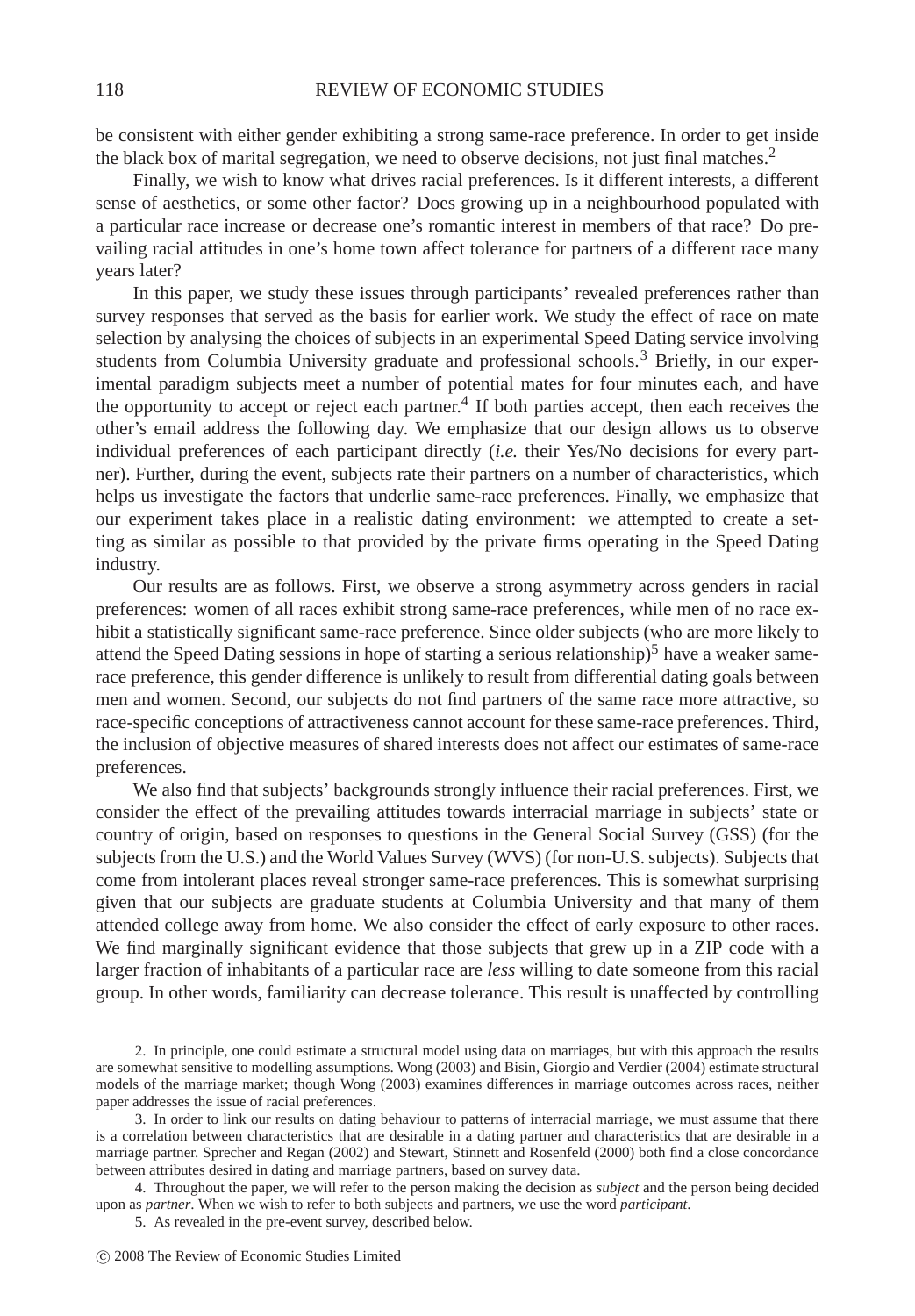for the average income in the ZIP code. Finally, we also find that more physically attractive people care less about the race of the partner.

Our paper speaks directly to a broad literature in economics, psychology, and particularly sociology on racial preferences in mate choice specifically, and the much larger literature on racial preferences in general. Concurrently with our work, Kurzban and Weeden (2005) also utilize data from Speed Dating events to study mate preferences.<sup>6</sup> Their focus, however, is on measuring the extent of homogeneity in these preferences. While they document the presence of some same-race preferences, they neither examine their determinants nor test for gender differences. Hitsch, Hortaçsu and Ariely (2006) provide the only other methodology for studying dating preferences using actual decisions. They analyse email exchanges on a match-making web site, and report a broad set of findings on the determinants of dating preferences. Among their findings is the existence of same-race preferences, particularly for women. In a previous paper (Fisman, Iyengar, Kamenica and Simonson, 2006), we also mention the finding that women have stronger racial preferences than men. However, our purpose here is not only to document the existence of racial preferences but also to understand their determinants. Thus, in this paper we consider the heterogeneity of preferences across the different races, and much more importantly, we examine which attributes induce stronger preference for a partner of the same race. We thus begin to build a picture of the determinants of racial preferences.

Apart from these recent studies, existing research on interracial marriage and dating relies exclusively on survey responses or population statistics. Our results on gender differences in particular are broadly consistent with these survey-based findings.<sup>7</sup> For example, the survey of Mills, Daly, Longmore and Kilbridge (1995) suggests that both men and women hold negative attitudes towards interracial relationships, but that women are significantly less accepting of interracial romantic relationships than men are.<sup>8</sup> Some earlier survey work also attempts to document heterogeneity of same-race preferences across the different races and the determinants of these racial preferences, but with results that are often at odds with what we report here. For example, South (1991) reports that blacks and Hispanics are more willing to marry someone of another race than whites are. Mok (1999) reports a negative correlation between own-race population density in respondents' place of origin and the likelihood of self-reported interracial dating. The contrast of this result with our finding highlights the importance of our revealed preferences approach since our methodology allows us to distinguish between availability and preference. Yancey (2002) analyses the demographic correlates of self-reported interracial dating, and finds that age is negatively correlated with interracial dating. He also reports that respondents from the American South are less likely to have dated interracially, which is consistent with our findings on home state racism.

There is of course also a vast literature on the determinants of racial tolerance outside of the realm of romantic relationships. The most relevant set of results for our study are those on racism as a function of neighbourhood integration. In particular, Skogan (1995) reports that residential

6. Eastwick, Finkel, Mochon and Ariely (2007) also conducted a Speed Dating event to study dating preferences, though they do not examine the role of race. Further, they report only results based on answers to survey questions rather than on the actual Yes/No decisions.

7. We did also ask the participants how important it is to them that a person they date be of the same racial background. They were somewhat honest in answering this question: we find that those who say racial similarity is more important to them are indeed more likely to be racially discriminating in their revealed preferences. Interestingly, however, we find that subjects from states or countries with high measures of racial intolerance are not more likely to selfreport having racial preferences, in contrast to our revealed preference results reported below. Similarly, while women are slightly more likely to self-report having racial preferences, this difference is not significant, and stands in sharp contrast to the strong effects we report below. This underscores the potential reporting biases that we avoid with our revealed preference approach.

8. See Fujino (1997) and Fiebert, Karamol and Kasdan (2000) for additional survey evidence on gender differences in racial preference.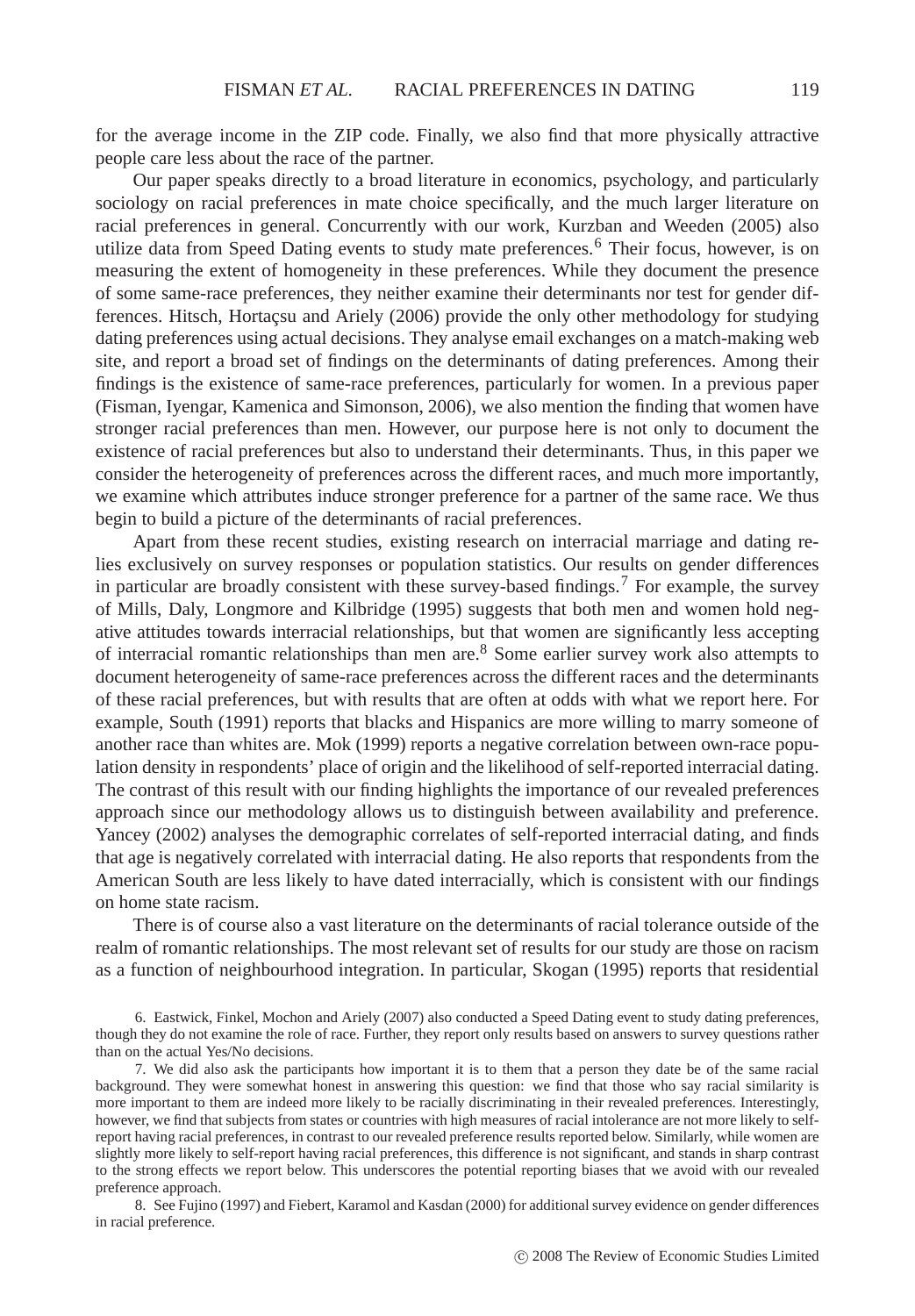proximity to blacks is associated with greater racial prejudice.<sup>9</sup> This association is confirmed in our study.

The rest of the paper is structured as follows. Section 2 describes our data and methodology. Section 3 reports our empirical results. Section 4 concludes.

#### 2. EXPERIMENTAL DESIGN

Our experimental design is based on meetings through Speed Dating events where participants engage in four-minute conversations to determine whether or not they are interested in one another romantically. If both partners "accept", then each is subsequently provided with the other's contact information to set-up more leisurely dates in the future. Three surveys, described below, were administered to the participants before, immediately after, and 3 weeks after the event.

The main advantage of our design is that it gives us experimental control and yet provides us with data on decisions made in a real-world context. Speed Dating is a well-established format in the U.S., with eight companies in 2004 devoted exclusively to this approach in New York City alone, in addition to the many online match-making companies that offer Speed Dating as one of their services. As previously mentioned, we made a special effort to ensure that our design creates a setting similar to that provided by the private firms operating in this market.<sup>10</sup> The evening's script was based specifically on the format of Hurry Date, the largest Speed Dating company in New York.

Our subjects were drawn from students in graduate and professional schools at Columbia University. Participants were recruited through a combination of mass email and fliers posted throughout the campus and handed out by research assistants. In order to sign up for the Speed Dating events, interested students had to register at a web site by providing their name and email address and completing a pre-event survey.11

*Setting*—The Speed Dating events were conducted in an enclosed room within a popular bar/restaurant near the campus. The table arrangement, lighting, and type and volume of music played were held constant across events. Rows of small square tables were arranged with one chair on either side of each table.

*Procedure*—Speed Dating events were conducted over weekday evenings during 2002– 2004; data from 17 of these sessions are utilized in this study.<sup>12</sup> In general, two sessions were run in a given evening, with participants randomly distributed between them.

Upon checking in, each participant was given a clipboard, pen, and name tag on which only his or her ID number was written. Each clipboard included a score-card with a cover over it so that participants' responses would remain confidential. The score-card was divided into columns in which participants indicated the ID number of each person they met. Participants would then circle "yes" or "no" under the ID number to indicate whether they wanted to see the other person again. Beneath the Yes/No decision was a listing of the six attributes on which the participant has to rate his or her partner on a 1–10 Likert scale: Attractive, Sincere, Intelligent, Fun, Ambitious, Shared Interests.<sup>13</sup>

11. For two of the sessions, the subjects were asked to bring along reading materials. This manipulation might have been informative about the potential role of shared interests in mediating racial preferences, but the estimates of the effect are too imprecise for any firm conclusions.

12. We ran a total of 21 sessions; four have been omitted, one because we imposed a "budget set" (*i.e.* maximum number of acceptances) on participants, and three because we were unable to attract a sufficient number of participants.

13. A number of other responses, which we do not utilize in this paper, were also elicited from the subjects. For the complete survey, please see http://www2.gsb.columbia.edu/faculty/rfisman/Dating\_Survey.pdf.

<sup>9.</sup> In contrast, however, Welch, Bledsoe, Sigelman and Combs (2001) report that residents of integrated neighbourhoods perceive a greater decline in racism over the previous decade than residents of more segregated neighbourhoods.

<sup>10.</sup> The only important difference is that we did not serve alcohol.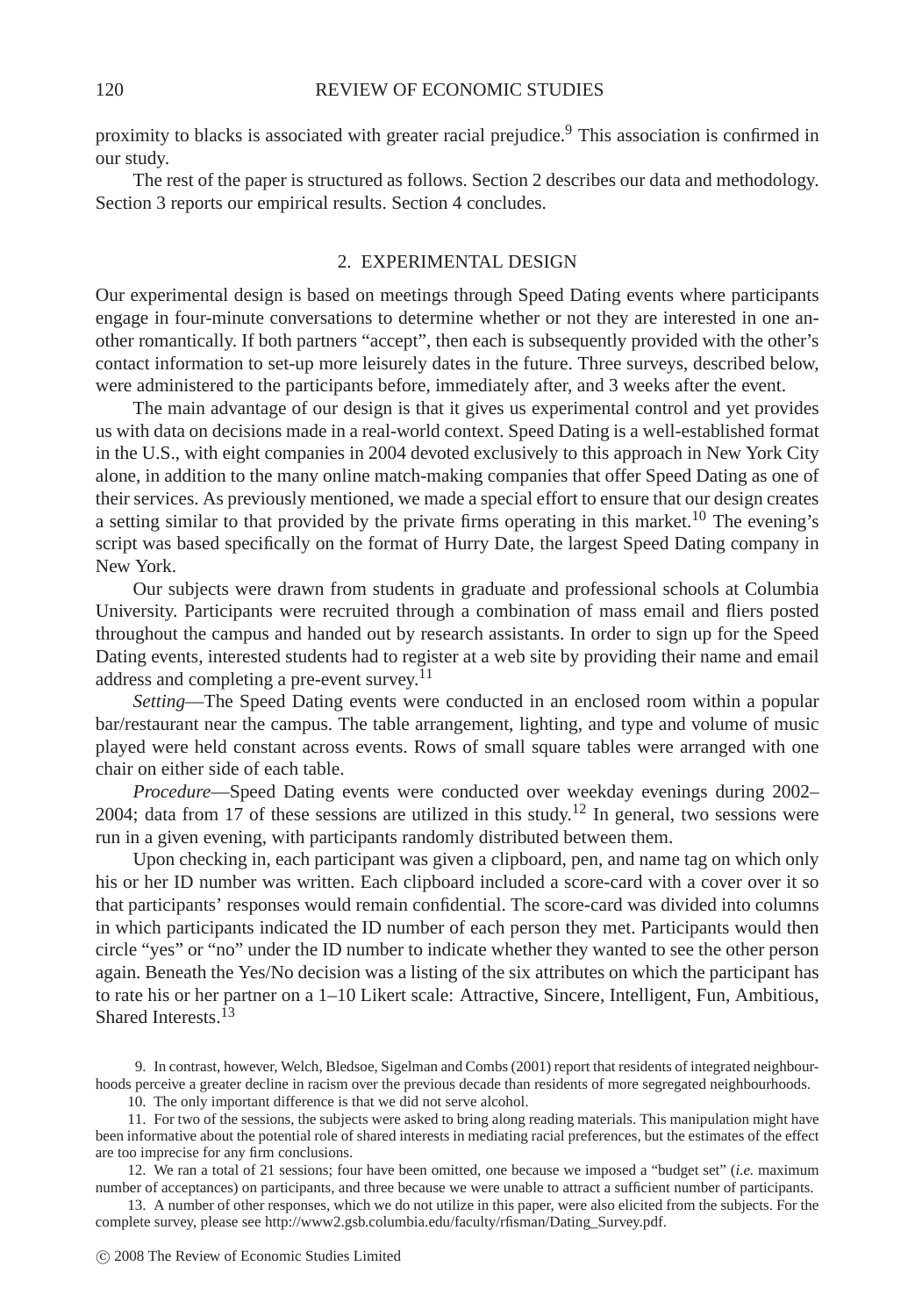After all participants had arrived, two hosts instructed the participants to sit at the twoperson tables. The females were told to sit on one side of the tables, while the males were seated across from them. Males were instructed to rotate from table to table, so that by the end of the dating event they had rotated to all the tables, meeting all the females.<sup>14</sup> Each rotation consisted of four minutes during which the participants engaged in conversation. After the four minutes, the Speed Dating hosts instructed the participants to take one minute to fill out their score-cards for the person with whom they were just speaking.

When all the dating rounds were completed, the hosts concluded by letting the participants know that they would be sent a survey the following day, saying, "You will be receiving an email with a link for the follow-up survey. After you have filled it out, we will send you an email with your match results".

The morning after the Speed Dating event, participants were sent an email requesting that they complete the follow-up online questionnaire. Ninety-one percent of the Speed Dating participants completed this questionnaire in order to obtain their matches. Upon receipt of their follow-up questionnaire responses, participants were sent an email informing them of their match results.

#### 2.1. *Data description*

The main variable of interest is the Yes/No decision of subject *i* with respect to a partner *j*, which we denote by Decision<sub>i</sub>  $\mu$ . We will initially examine gender differences in same-race preferences, and define the indicator variable Male*i* denoting whether the subject is male.

We utilize the subjective ratings provided by the Speed Dating participants. We will find it useful to control for the physical attractiveness of both subjects and partners. In each case, we use the average of all attractiveness ratings received by a particular subject (partner), and denote this by Attractiveness*<sup>i</sup>* (Attractiveness*j*). This variable was re-scaled to take on values between zero and one to facilitate comparison with the race variables.

We also define a number of race-related variables. First, we define indicator variables denoting each of the four main race classifications: White*i* , Black*i* , Hispanic*i* , and Asian*i* . The indicator variable SameRace<sub>i</sub> denotes that *i* and *j* are of the same race. For our Asian population, we would have liked to differentiate between South Asians and East Asians. Unfortunately, however, we did not allow for this distinction in our survey, though we did record the names and places of origin of our subjects. The vast majority of Asian subjects were of East Asian origin; we omit observations where the subject's place of origin was in South Asia, or where the subject's name was clearly identifiable as South Asian. There were insufficient South Asian subjects to include them as a separate category; therefore, we omit them.<sup>15</sup>

We are interested in whether seriousness in dating objectives might be responsible for differences in racial preferences. In the pre-event survey, we asked the participants, "What is your primary goal in participating in this event?", but since honest revelation is a significant concern for such questions, we prefer to use self-reported Age<sub>i</sub> as a proxy for seriousness.<sup>16</sup>

The pre-event survey additionally provides us with information on the participants' ZIP code in the place they grew up for those who were raised in the U.S. Additionally, we obtained information on the participants' countries of birth. For participants raised in the U.S., we match

15. If we do not omit South Asian subject, we observe weaker same-race preferences for Asians, but no other results are affected. We also did not distinguish between white and black Hispanics and it is quite possible that Hispanics have stronger same-race preferences than our results imply.

16. The results are qualitatively the same, though somewhat weaker, if we use the indicated intent in place of age.

<sup>14.</sup> This was the only asymmetry in the experimental treatment of men and women. While we would have preferred to have men and women alternate in rotating, we were advised against this by the owners of HurryDate. We believe this experimental asymmetry is unlikely to account for the observed gender differences in racial preference we report below.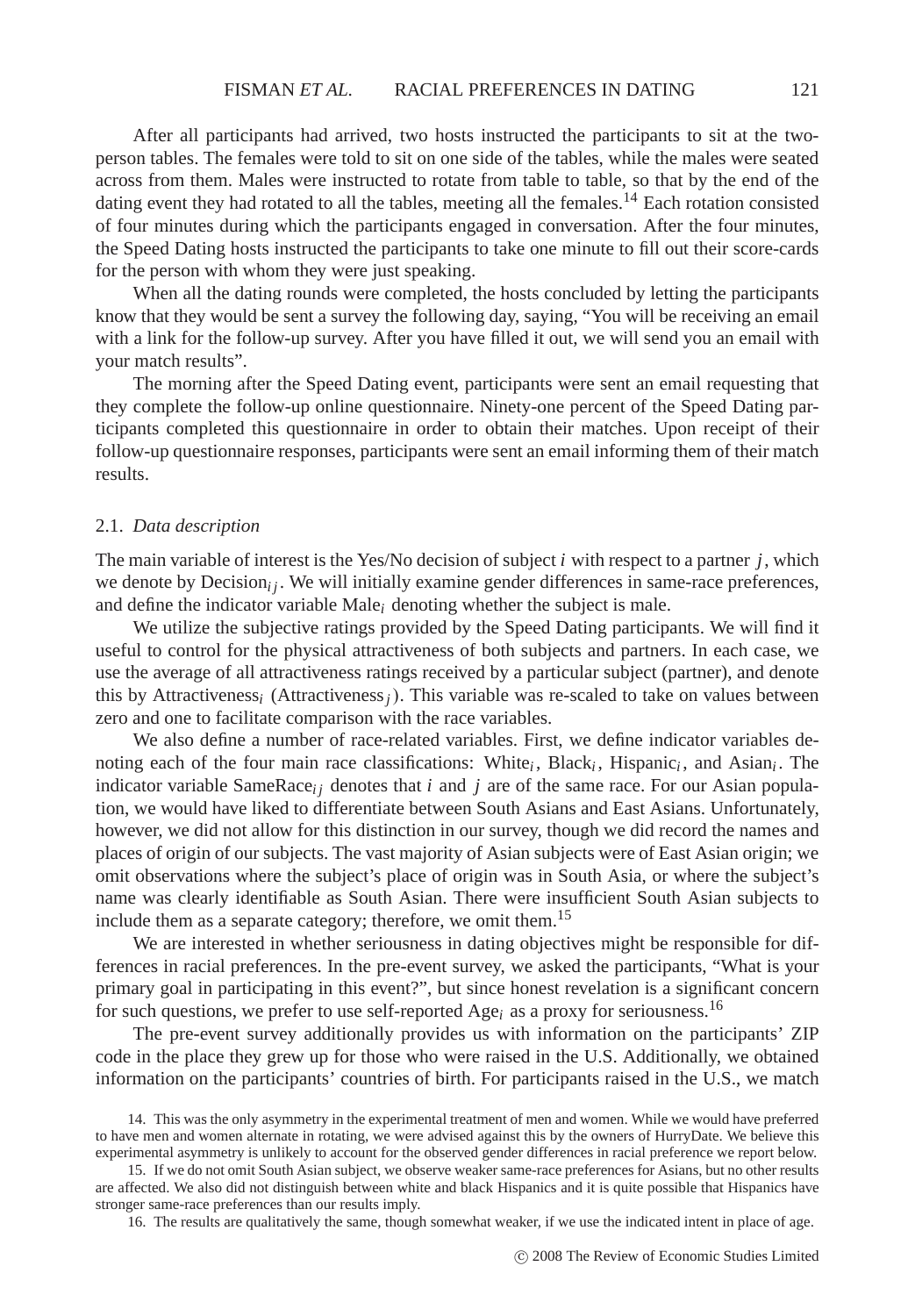| Descriptive statistics of participants |                           |            |                                 |            |  |  |  |  |  |
|----------------------------------------|---------------------------|------------|---------------------------------|------------|--|--|--|--|--|
|                                        | Number of<br>participants | Percentage | Columbia graduate<br>population | Percentage |  |  |  |  |  |
| Race of participant                    |                           |            |                                 |            |  |  |  |  |  |
| White                                  | 262                       | 63.59      | 3978                            | 68.67      |  |  |  |  |  |
| <b>Black</b>                           | 25                        | 6.07       | 424                             | 7.32       |  |  |  |  |  |
| Hispanic                               | 40                        | 9.71       | 416                             | 7.18       |  |  |  |  |  |
| Asian                                  | 85                        | 20.63      | 975                             | 16.83      |  |  |  |  |  |
| Total                                  | 412                       |            | 5793                            |            |  |  |  |  |  |
| Field of study                         |                           |            |                                 |            |  |  |  |  |  |
| <b>Business</b>                        | 95                        | 24.48      | 1925                            | $18-21$    |  |  |  |  |  |
| Law                                    | 40                        | 10.31      | 1530                            | 14.48      |  |  |  |  |  |
| Service                                | 78                        | 20.10      | 2161                            | 20.45      |  |  |  |  |  |
| Academic                               | 175                       | 45.10      | 4953                            | 46.86      |  |  |  |  |  |
| Total                                  | 388                       |            | 10,569                          |            |  |  |  |  |  |
| Region of origin                       |                           |            |                                 |            |  |  |  |  |  |
| North America                          | 257                       | 74.28      |                                 |            |  |  |  |  |  |
| Western Europe                         | 31                        | 8.96       |                                 |            |  |  |  |  |  |
| Eastern Europe                         | 7                         | 2.02       |                                 |            |  |  |  |  |  |
| Central Asia                           | 6                         | 1.73       |                                 |            |  |  |  |  |  |
| Middle East                            | 4                         | 1.16       |                                 |            |  |  |  |  |  |
| East Asia                              | 28                        | 8.09       |                                 |            |  |  |  |  |  |
| Latin America                          | 12                        | 3.47       |                                 |            |  |  |  |  |  |
| Africa                                 | 1                         | 0.29       |                                 |            |  |  |  |  |  |
| Total                                  | 346                       |            |                                 |            |  |  |  |  |  |

TABLE 1

*Notes*: Statistics for the Columbia graduate student population reflect total (part-time and full-time) enrolment, and are taken from the *Statistical Abstract of Columbia University 2004*, available at http://www.columbia.edu/cu/opir/abstract/enrollment\_fte\_2004.html. No data are available on students' countries of origin.

the ZIP code to census racial composition and income data in 1990. We choose this year as the closest estimate of the formative years of our subjects, who had a median age of 11 in 1990. We define Income*<sup>i</sup>* as the median income in *i*'s ZIP code in 1990, and construct a variable Fraction-OthersRace $i_i$  that is the fraction of the population in *i*'s ZIP code in 1990 that is of *j*'s race.

We additionally use state and country of origin to match subjects to data on racial attitudes in their places of origin. Note that we do not have such data at the ZIP code level. For subjects that grew up in the U.S., we use responses from the 1988–1991 GSS based on the following question: "Do you think there should be laws against marriages between (Negroes/Blacks/African-Americans) and whites?" to generate the variable MarriageBan\_GSS*i* . This variable reflects the fraction of respondents from the subject's state of origin that answered yes to this question.<sup>17</sup> For subjects who grew up outside the U.S., we used data from the 1990 WVS. In this survey, respondents were given a list of groups, including "People of a different race", and asked the following: "On this list are various groups of people. Could you please sort out any that you would not like to have as neighbours?" We use this to construct RacistNeighbours\_WVS<sub>i</sub> which reflects, for the subject's country of birth, the fraction of survey respondents who reported that they would not want a neighbour of another race. Unfortunately, the WVS did not have questions specifically on interracial marriage or dating.

Table 1 provides a summary of the basic demographics of our subjects. Where possible, we also provide statistics on the overall population of students in graduate and professional schools

<sup>17.</sup> Results based on responses to a GSS question about a family member marrying a black person were virtually identical; there was a much larger sample of respondents for the law-based variable we report above.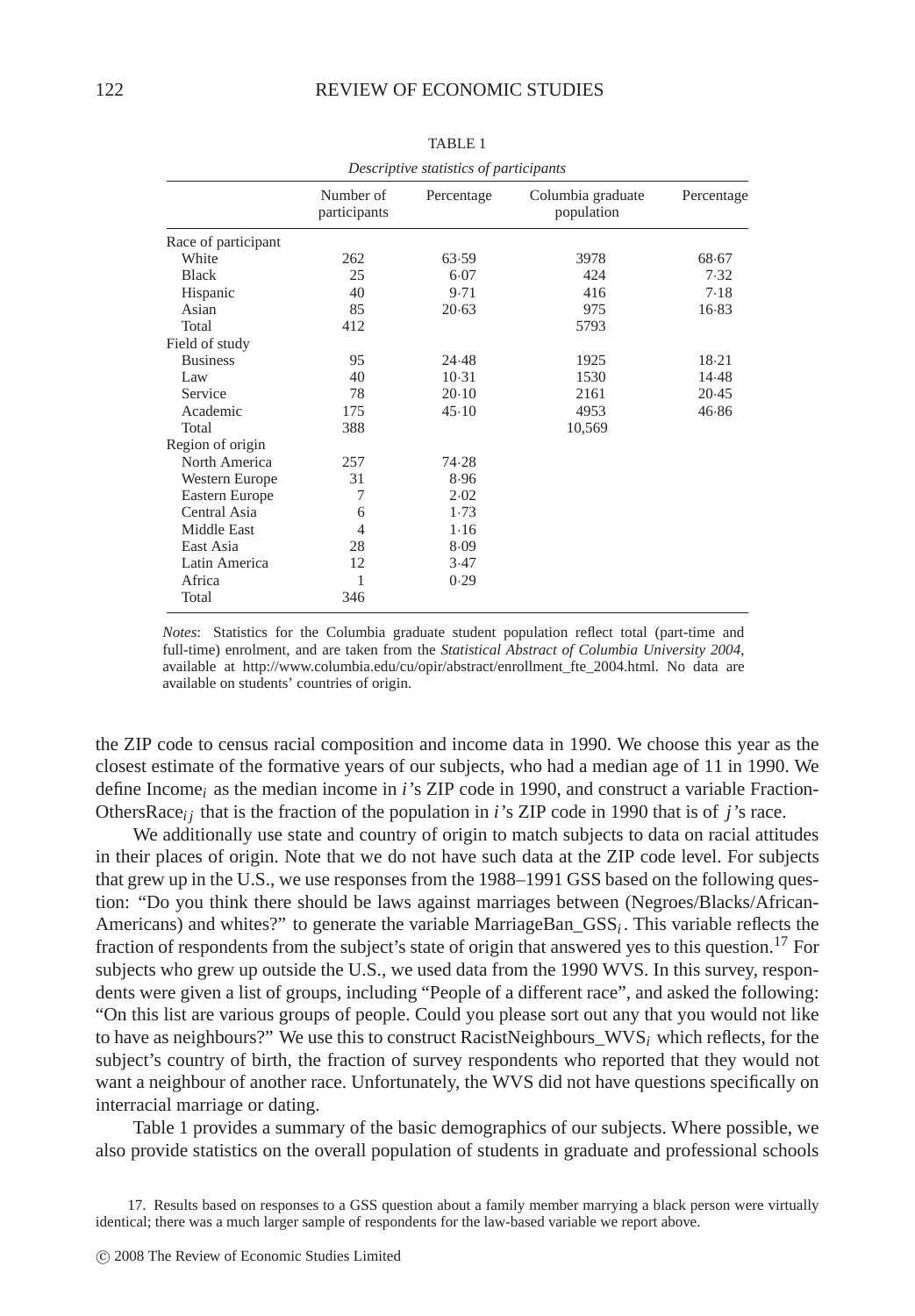| Summary statistics   |        |                    |         |         |     |  |  |  |  |  |
|----------------------|--------|--------------------|---------|---------|-----|--|--|--|--|--|
|                      | Mean   | Standard deviation | Min     | Max     | Obs |  |  |  |  |  |
| Income $(\$1000)$    | 45.768 | 18.522             | 8.607   | 122.978 | 291 |  |  |  |  |  |
| MarriageBan_GSS      | 0.226  | 0.021              | 0.156   | 0.297   | 286 |  |  |  |  |  |
| RacistNeighbours WVS | 0.122  | 0.101              | 0.024   | 0.579   | 62  |  |  |  |  |  |
| Age                  | 26.229 | 3.544              | 19      | 42      | 410 |  |  |  |  |  |
|                      | .      | .                  | - - - - | ---     | .   |  |  |  |  |  |

TABLE  $2$ 

Attractiveness 0.624 0.119 0.280 0.869 412 SameRace 0.468 0.499 0 1 5998 FractionOthersRace  $0.124$   $0.213$  0 1 4170

*Notes*: Income is the median income (in \$1000) of the partner's ZIP code in 1990, based on U.S. census data. MarriageBan\_GSS is the fraction of respondents to the General Social Survey, from the subject's state of origin, who responded affirmatively to the question, "Do you think there should be laws against marriages between (Negroes/Blacks/African-Americans) and whites?" RacistNeighbours\_WVS is the fraction of respondents in the World Values Survey, from the subject's country of birth, who did not wish to have a neighbour of a different race. Age is the self-reported age of the participant. Attractiveness is the average rating of the partner by the subjects he or she meets. SameRace is an indicator variable denoting that the subject and the partner are of the same race. FractionOthersRace is the fraction of the population in *i*'s ZIP code in 1990 that is of *j*'s race. For SameRace, the level of observation is a subject–partner meeting. For Income and FractionOthersRace, the level of observation is ZIP code. For MarriageBan\_GSS, the level of observation is state. For RacistNeighbour\_WVS, the level of observation is country. For Age and Attractiveness, the level of observation is subject.

at Columbia University. In terms of race, our sample very closely mirrors the overall population of Columbia graduate and professional students, though this does mean that we have a relatively small number of black subjects. Approximately 25% of the subjects study business, 10% study law, 20% are in service areas, and 45% are pursuing an academic degree. This well approximates the distribution in the Columbia graduate population as a whole, though business students are somewhat over-represented. Finally, the majority (nearly three quarters) of our subjects grew up in North America (*i.e.* the U.S. and Canada).

Table 2 provides summary statistics on selected subject attributes and also subject–partnerlevel characteristics. Of particular interest is that approximately 53% of all meetings were between participants of different races.

#### 3. RESULTS

A summary table of the fraction of *Yeses*, that is, affirmative decisions, by subject–partner race, along with the number of observations in each cell, is given in Table 3 for females and males, respectively. The diagonal terms are generally higher than the corresponding fractions in the right-hand column, which gives tentative evidence of same-race preferences. Nonetheless, 47% of all matches in our data are interracial. While this is significantly below the 53% that we would observe under random matching, it is still far above the 4% of interracial marriages observed in the Census data.<sup>18</sup> Even accounting for differential exposure to interracial dating opportunities, our subject pool seems far more tolerant than society at large. This is unsurprising, given the characteristics of our participants. First, they are highly educated, and prior survey-based research finds that same-race preferences are negatively correlated with education. Second, our subjects

<sup>18.</sup> Ideally, we would compare the figure 47% with the fraction of interracial *dates*, not marriages, but such data are not available. However, our finding in Section 3 that those who are looking for a serious relationship exhibit a weaker same-race preference suggests that the comparison to the 4% figure is still meaningful.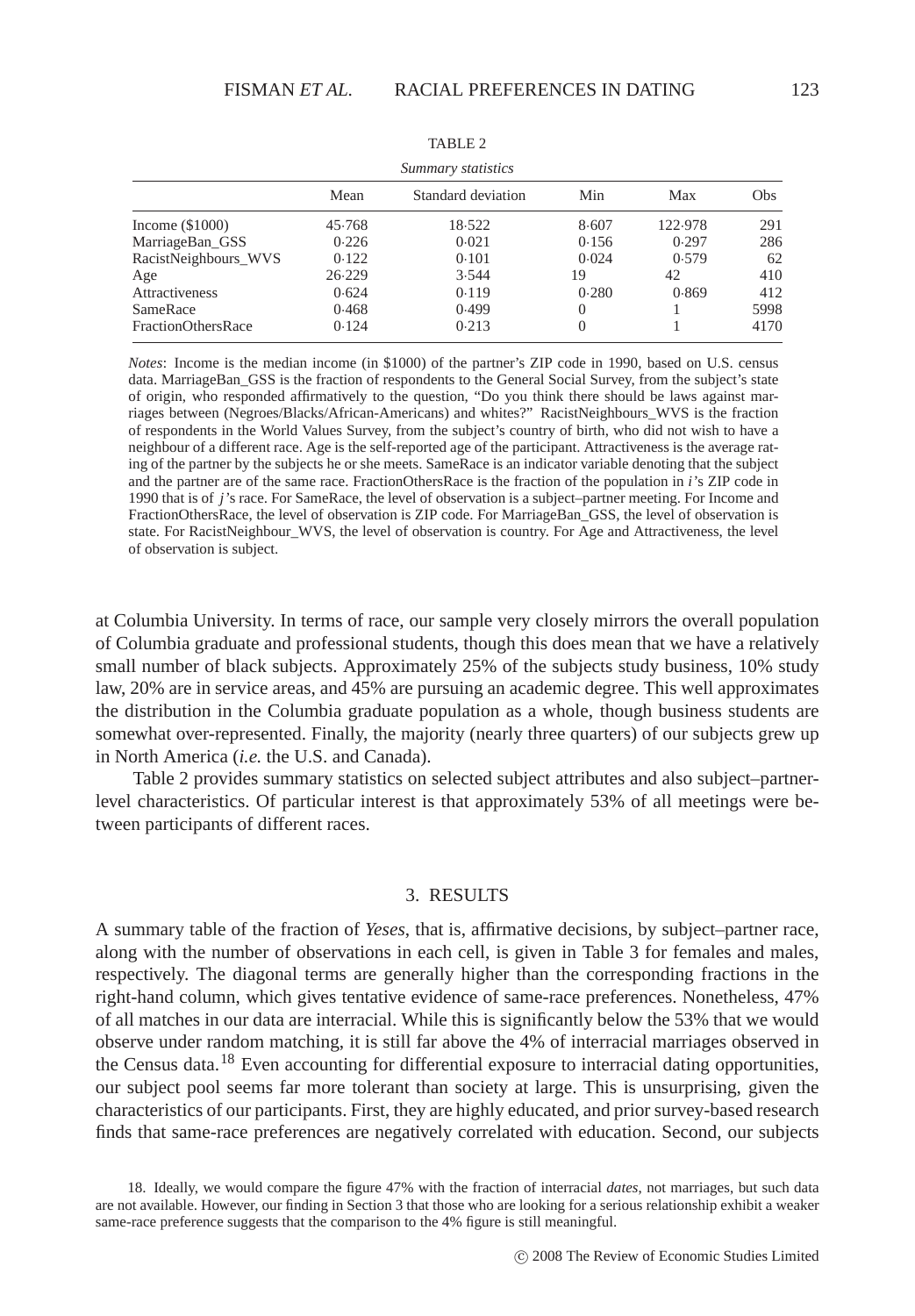|                 | Fraction Yeses for female and male subjects |              |           |           |            |  |  |  |  |  |  |
|-----------------|---------------------------------------------|--------------|-----------|-----------|------------|--|--|--|--|--|--|
| Subject race    |                                             | Partner race |           |           |            |  |  |  |  |  |  |
|                 | White                                       | <b>Black</b> | Hispanic  | Asian     | All races  |  |  |  |  |  |  |
| Female subjects |                                             |              |           |           |            |  |  |  |  |  |  |
| White           | 0.38(1238)                                  | 0.27(95)     | 0.27(133) | 0.16(299) | 0.33(1765) |  |  |  |  |  |  |
| <b>Black</b>    | 0.48(141)                                   | 0.89(9)      | 0.63(16)  | 0.31(35)  | 0.48(201)  |  |  |  |  |  |  |
| Hispanic        | 0.39(221)                                   | 0.42(19)     | 0.50(26)  | 0.23(71)  | 0.37(337)  |  |  |  |  |  |  |
| Asian           | 0.45(470)                                   | 0.40(40)     | 0.42(55)  | 0.44(131) | 0.44(696)  |  |  |  |  |  |  |
| All races       | 0.40(2070)                                  | 0.36(163)    | 0.36(230) | 0.25(536) | 0.37(2999) |  |  |  |  |  |  |
| Male subjects   |                                             |              |           |           |            |  |  |  |  |  |  |
| White           | 0.49(1238)                                  | 0.41(141)    | 0.50(221) | 0.35(470) | 0.46(2070) |  |  |  |  |  |  |
| <b>Black</b>    | 0.59(95)                                    | 0.67(9)      | 0.63(19)  | 0.43(40)  | 0.56(163)  |  |  |  |  |  |  |
| Hispanic        | 0.49(133)                                   | 0.38(16)     | 0.46(26)  | 0.29(55)  | 0.43(230)  |  |  |  |  |  |  |
| Asian           | 0.53(299)                                   | 0.37(35)     | 0.38(71)  | 0.47(131) | 0.48(536)  |  |  |  |  |  |  |
| All races       | 0.50(1765)                                  | 0.41(201)    | 0.48(337) | 0.37(696) | 0.46(2999) |  |  |  |  |  |  |

TABLE 3

*Notes*: Number of observations in parentheses.

have self-selected into a dating event where they might expect to encounter potential partners of different races<sup>19</sup>

#### 3.1. *Gender differences*

We begin by reporting separate regressions for each race and gender based on linear probability models where we allow racial preferences to differ across all races, that is, we allow the offdiagonal terms in Table 3 to differ from one another. For example, for white subjects, we will look at

Decision<sub>ij</sub> = 
$$
\alpha_i + \beta_1 \text{Black}_j + \beta_2 \text{Hispanic}_j + \beta_3 \text{Asian}_j + \varepsilon_{ij}
$$
, (1)

where  $\alpha_i$  is a subject fixed effect, and we omit the race indicator variable for the subject's own race. We report these results in Table 4.

We first look at the decisions of female subjects. For all races except Asians, all the coefficients on the race indicator variables are negative, implying a same-race preference. For black and white subjects, these coefficients are jointly significant ( $p$ -value  $< 0.01$ ); for Hispanics, the joint significance is at the 10% level, with most of the effect derived from a significant ( $p < 0.05$ ) preference against Asian males. For Asian subjects, no coefficient is individually significant, nor are they jointly so. Finally, we can reject the hypothesis of equal preference against partners of other races for white, black, and Hispanic subjects, owing largely to the greater preference against Asian males by all other races.

For male subjects, the coefficients on racial preferences are predominantly negative but are not jointly significant at 5% for any race. For white and black subjects, when females and males are pooled and gender–race interactions included we find that the male race coefficients are significantly closer to zero than the female race coefficients. In analogous regressions for Asian and Hispanic subjects, the coefficients are of mixed signs and generally insignificant. Thus on

19. Subjects were not informed of the demographic composition of other Speed Dating participants. They were, however, told that they would be meeting other Columbia graduate students, so it is at least plausible that they would expect to encounter demographics representative of Columbia graduate students overall. This turned out to be the case for our sample, as illustrated in Table 1.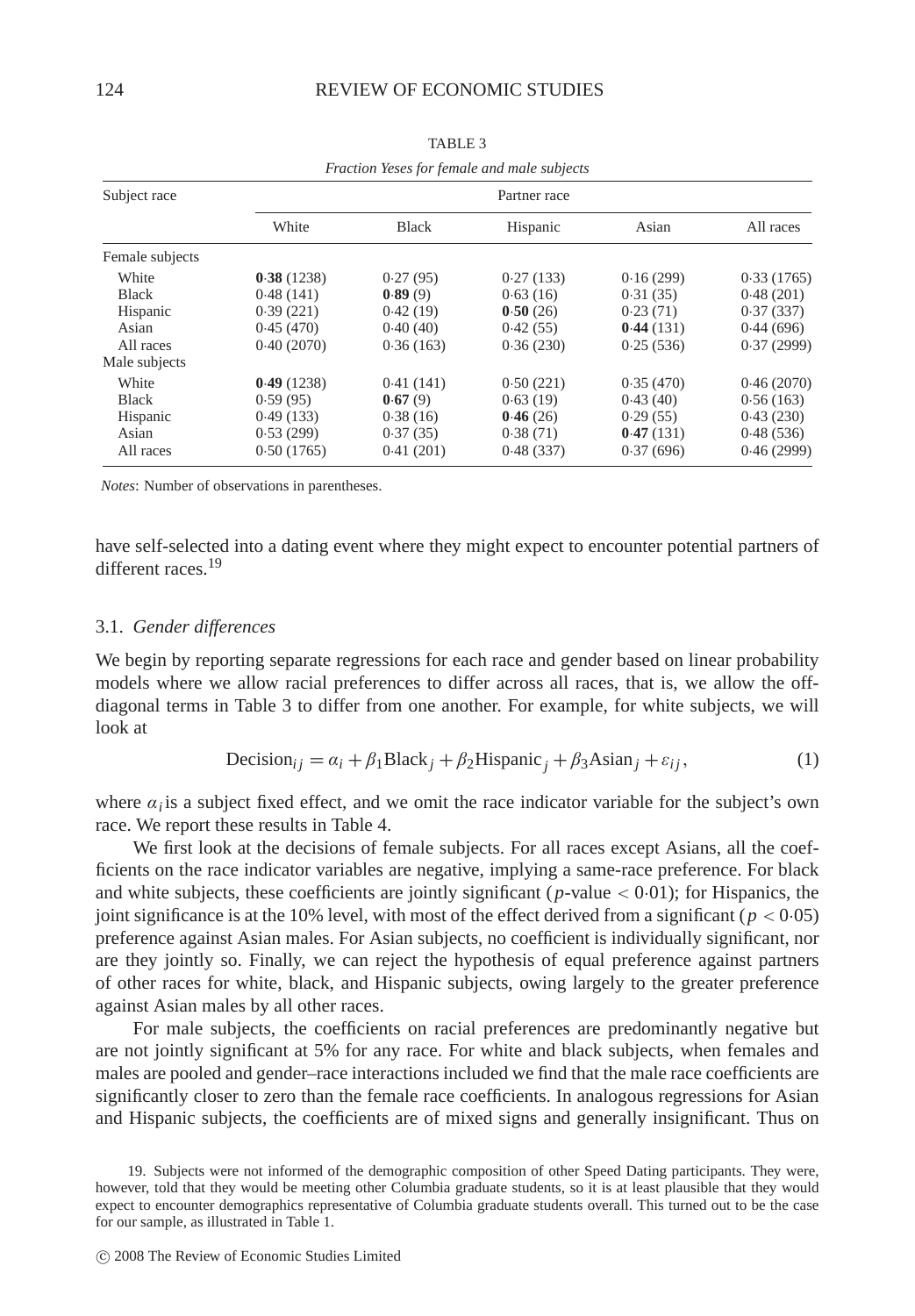|                                                                             |                      |                     |                     | Racial preferences in dating decisions |                      |                     |                     |                     |  |
|-----------------------------------------------------------------------------|----------------------|---------------------|---------------------|----------------------------------------|----------------------|---------------------|---------------------|---------------------|--|
|                                                                             | (1)                  | (2)                 | (3)                 | (4)                                    | (5)                  | (6)                 | (7)                 | (8)                 |  |
| White                                                                       |                      | $-0.458$<br>(0.162) | 0.000<br>(0.094)    | 0.001<br>(0.054)                       |                      | $-0.077$<br>(0.191) | $-0.023$<br>(0.125) | 0.027<br>(0.047)    |  |
| <b>Black</b>                                                                | $-0.104$<br>(0.060)  |                     | $-0.029$<br>(0.173) | $-0.027$<br>(0.071)                    | $-0.123$<br>(0.069)  |                     | $-0.209$<br>(0.187) | $-0.181$<br>(0.104) |  |
| Hispanic                                                                    | $-0.124$<br>(0.051)  | $-0.374$<br>(0.195) |                     | 0.007<br>(0.095)                       | 0.040<br>(0.060)     | $-0.059$<br>(0.235) |                     | $-0.077$<br>(0.060) |  |
| Asian                                                                       | $-0.243$<br>(0.034)  | $-0.611$<br>(0.170) | $-0.224$<br>(0.111) |                                        | $-0.061$<br>(0.046)  | $-0.275$<br>(0.199) | $-0.188$<br>(0.132) |                     |  |
| Gender of subject                                                           |                      |                     | Female              |                                        | Male                 |                     |                     |                     |  |
| Race of subject                                                             | White                | <b>Black</b>        | Hispanic            | Asian                                  | White                | <b>Black</b>        | Hispanic            | Asian               |  |
| $F$ -test, joint significance<br>$F$ -test, equality<br><b>Observations</b> | 0.00<br>0.02<br>1765 | 0.00<br>0.06<br>201 | 0.10<br>0.01<br>337 | 0.97<br>0.89<br>696                    | 0.15<br>0.15<br>2070 | 0.11<br>0.06<br>163 | 0.16<br>0.10<br>230 | 0.08<br>0.04<br>536 |  |
| $R^2$                                                                       | 0.25                 | 0.30                | 0.24                | 0.30                                   | 0.29                 | 0.30                | 0.15                | 0.42                |  |

TABLE 4

*Notes*: Linear probability model. Robust standard errors in parentheses, clustered by partner. The dependent variable in all regressions is Decision, an indicator variable that takes on a value of one if a subject desired contact information for a partner. All regressions include subject fixed effects, and all observations are weighted by the inverse of the number of observations per subject.

average, women exhibit stronger racial preferences than men. Note that, since our specification includes subject fixed effects, this difference cannot be due to differential selectivity.

One possible reason for this gender difference might be the different dating goals of men and women. In particular, one might be concerned that women are more interested in forming a relationship while men are more interested in casual sex and that race has greater relevance for the former endeavour. However, in Section 3.3, we demonstrate that older subjects (who, based on their self-reported dating goals, are more interested in forming a relationship) exhibit substantially weaker same-race preferences. Thus, the observed difference seems to reflect a genuine disparity in men's and women's willingness to be with a partner of a different race, rather than differing goals.

#### 3.2. *The role of attractiveness*

Might the observed racial preferences arise from racially distinct notions of attractiveness? We analyse the role of attractiveness in racial preferences by asking two questions: (i) Do men and women find partners of same race more attractive than partners of other races and (ii) Do partners of different races receive roughly the same distribution of attractiveness ratings?

In order to study the first question, we run OLS regressions of the form

$$
Attractiveness_{ij} = \alpha_j + \beta_1 Black_i + \beta_2Hispanic_i + \beta_3 Asian_i + \varepsilon_{ij},
$$
\n(2)

where Attractiveness<sub>*i*</sub> denotes the attractiveness rating of partner *j* by subject *i* and we suppress the indicator variable for partner's race. Note that in these regressions, the independent variables are indicator variables for the race of the *subject* giving the ratings, whereas in all other regressions, the independent variables indicate the race of the *partner*. Table 5 reports the results. We find that most coefficients are not significant, and in fact 10 out of the 24 point estimates are positive. The only coefficients that are negative and individually significant are Hispanic men's ratings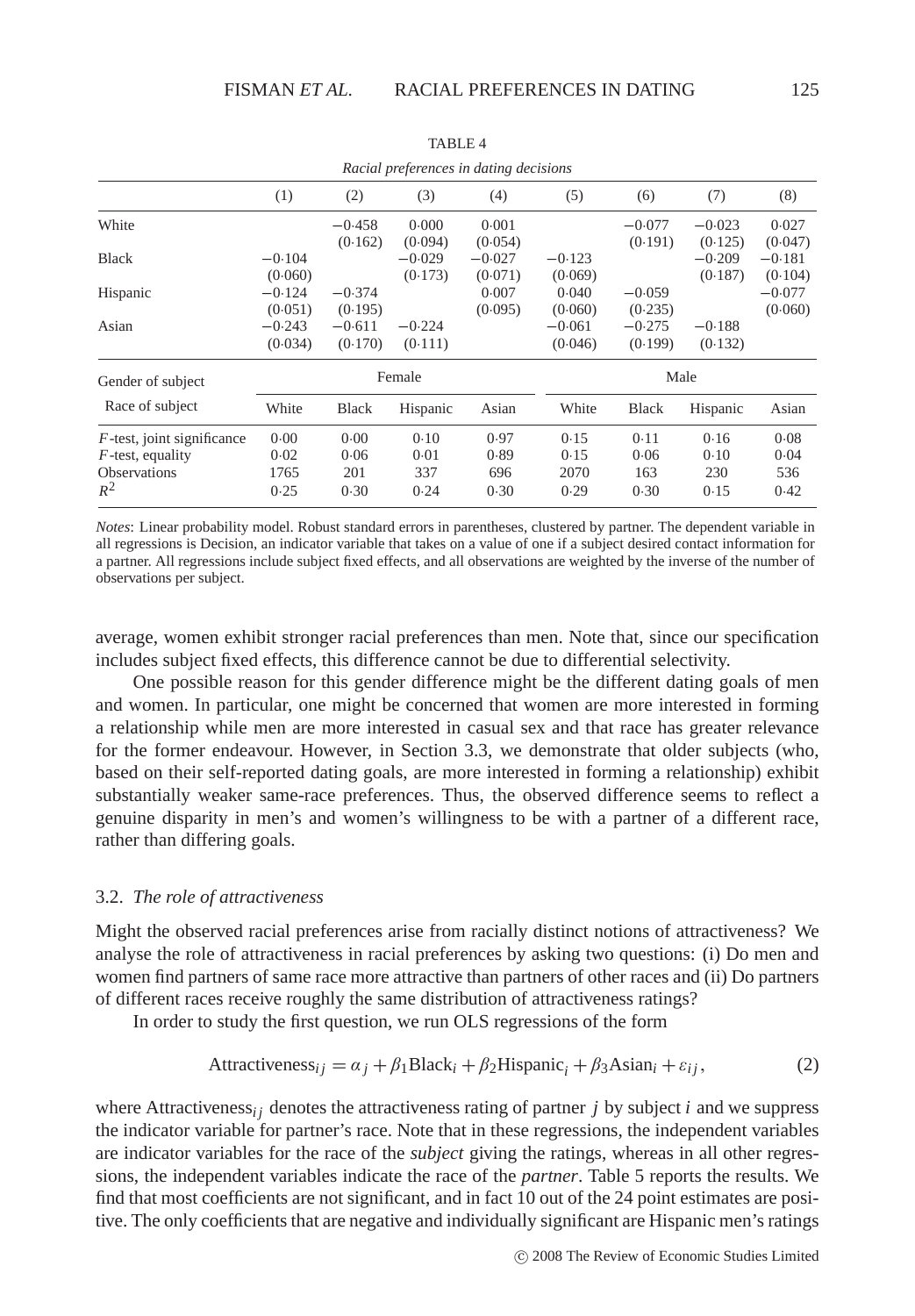|                     |                     |                     |                     | Effect of subject's race on subjects' attractiveness ratings of partners |                  |                     |                  |                     |
|---------------------|---------------------|---------------------|---------------------|--------------------------------------------------------------------------|------------------|---------------------|------------------|---------------------|
|                     | (1)                 | (2)                 | (3)                 | (4)                                                                      | (5)              | (6)                 | (7)              | (8)                 |
| White               |                     | $-0.054$<br>(0.065) | 0.003<br>(0.046)    | $-0.019$<br>(0.024)                                                      |                  | $-0.097$<br>(0.039) | 0.021<br>(0.057) | $-0.034$<br>(0.020) |
| <b>Black</b>        | 0.007<br>(0.021)    |                     | 0.046<br>(0.062)    | $-0.025$<br>(0.034)                                                      | 0.055<br>(0.024) |                     | 0.108<br>(0.074) | 0.023<br>(0.047)    |
| Hispanic            | $-0.052$<br>(0.039) | $-0.117$<br>(0.075) |                     | $-0.115$<br>(0.040)                                                      | 0.001<br>(0.018) | $-0.089$<br>(0.049) |                  | $-0.036$<br>(0.040) |
| Asian               | $-0.027$<br>(0.018) | $-0.109$<br>(0.068) | $-0.006$<br>(0.050) |                                                                          | 0.011<br>(0.022) | $-0.113$<br>(0.047) | 0.012<br>(0.061) |                     |
| Gender of partner   |                     | Female              |                     |                                                                          |                  |                     | Male             |                     |
| Race of partner     | White               | <b>Black</b>        | Hispanic            | Asian                                                                    | White            | <b>Black</b>        | Hispanic         | Asian               |
| <b>Observations</b> | 2016                | 162                 | 228                 | 518                                                                      | 1724             | 194                 | 324              | 679                 |
| $R^2$               | 0.36                | 0.23                | 0.29                | 0.27                                                                     | 0.30             | 0.43                | 0.36             | 0.39                |

TABLE 5

*Notes:* OLS. Robust standard errors in parentheses, clustered by partner. The dependent variable in all regressions is the subject's rating of the partner's attractiveness. All regressions include partner fixed effects, and all observations are weighted by the inverse of the number of observations per partner. Note that in these regressions, the independent variables are indicator variables for the race of the subjects giving the ratings, whereas in other tables, the independent variables indicate the race of the partner.

of Asian women and white and Asian women's ratings of black men. Given the overall number of coefficients we estimate, however, these three effects are likely to be spurious. Therefore, we conclude that subject's own race does not influence the rating of a partner's attractiveness. This finding gives us confidence that we can meaningfully speak of "objective" attractiveness and that average rating is a reasonable proxy for it.

With this measure in hand, we can address the second question of whether different races receive roughly the same distribution of attractiveness ratings. We do so by running OLS regressions of the average attractiveness rating a partner receives on that partner's race. We run a separate regression for each gender, but pool together subjects of different races for ease of exposition since Table 5 suggests no systematic differences in ratings based on subject's own race. The results are reported in Table 6, with white as the omitted category. For male partners (column (1)), our main finding is that Asians generally receive lower ratings than men of other races.<sup>20</sup> In fact, when we run the regressions separately for each race, we find that even Asian women find white, black, and Hispanic men to be more attractive than Asian men. Given that Asian men were the group that other races expressed strongest preference against, and that Asian women expressed the least preference against other races, the results in Table 6 suggest that attractiveness may play an important role in the determination of racial preferences, especially those against Asian men. We similarly find that female Asian partners are consistently rated as less attractive (column (2)), though we also find that black females receive significantly lower ratings relative to whites. As above, we find that when these regressions are run separately for each race, even Asian men find white, black, and Hispanic women to be more attractive than Asian women.

These results strongly suggest the need to control for attractiveness in our analysis of the effect of race on decisions. Hence, we re-estimate equation (1), with partner's average attractiveness rating (Attractiveness*j*) added as a control. The results are reported in Table 7. The main

<sup>20.</sup> One may worry that race may be correlated with field of study, which in turn may be correlated with attractiveness in our sample. We do not detect any systematic pattern in the relationship between field of study and race, however, and when we include fixed effects for partner's field of study, our results are unaffected.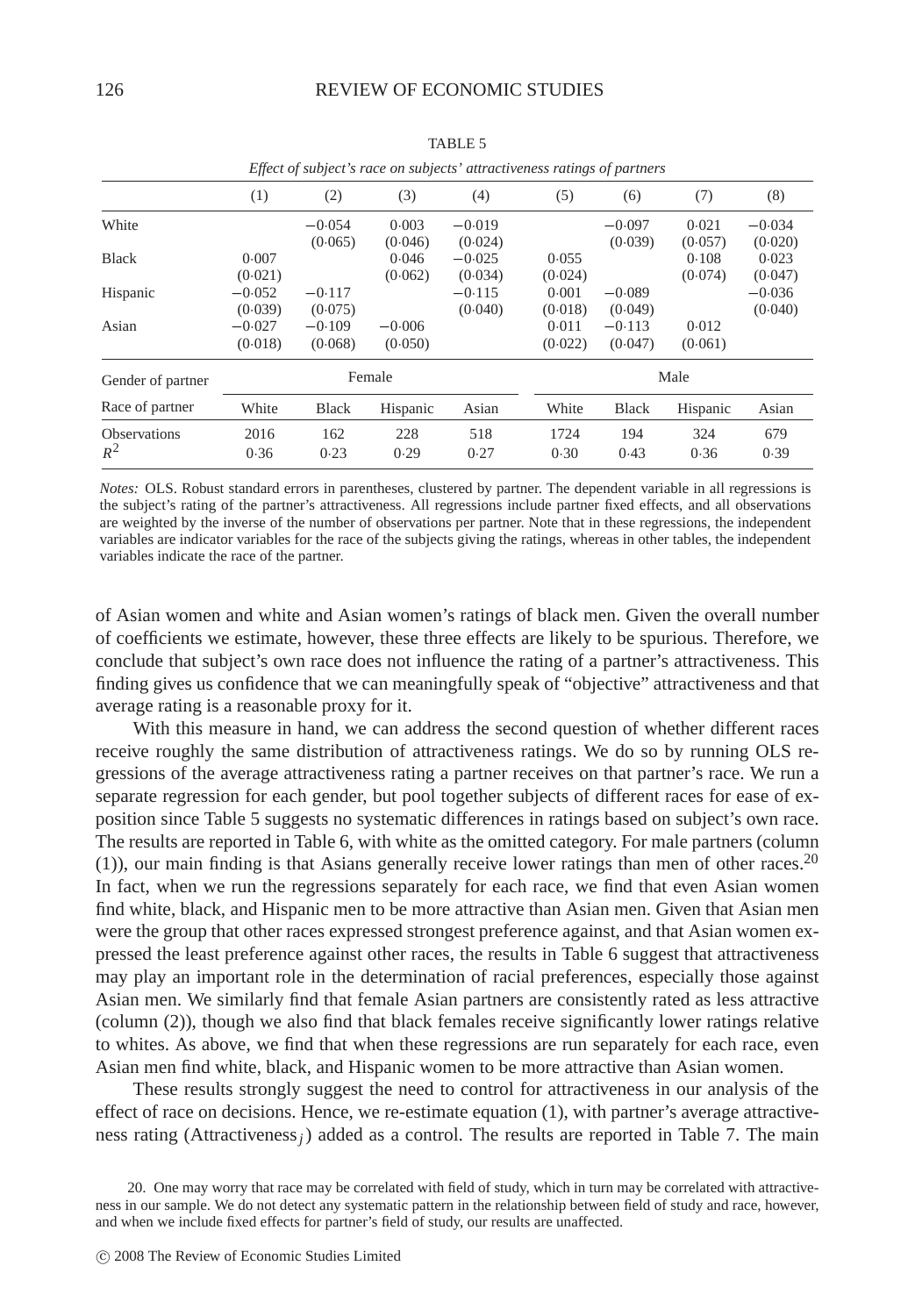|          | (1)                               | (2)                                                                      |  |
|----------|-----------------------------------|--------------------------------------------------------------------------|--|
|          | 0.007(0.037)                      | $-0.084(0.035)$                                                          |  |
|          | $-0.036(0.027)$                   | 0.011(0.030)                                                             |  |
|          | $-0.130(0.021)$                   | $-0.061(0.020)$                                                          |  |
|          | Female                            | Male                                                                     |  |
|          | 2924                              | 2921                                                                     |  |
|          | 0.36                              | 0.36                                                                     |  |
| Hispanic | Gender of subject<br>Observations | Effect of partner's race on subjects' attractiveness ratings of partners |  |

TABLE 6

*Notes*: OLS. Robust standard errors in parentheses, clustered by partner. The dependent variable in all regressions is the subject's rating of the partner's attractiveness. All regressions include partner fixed effects, and all observations are weighted by the inverse of the number of observations per partner. Note that in these regressions, the independent variables are indicator variables for the race of the partner receiving the rating, whereas in the previous table, the independent variables indicate the race of the subject.

| (1)      | (2)          | (3)      | (4)      | (5)     | (6)          | (7)      | (8)      |  |
|----------|--------------|----------|----------|---------|--------------|----------|----------|--|
|          | $-0.414$     | $-0.049$ | $-0.147$ |         | $-0.202$     | $-0.001$ | $-0.041$ |  |
|          | (0.108)      | (0.066)  | (0.045)  |         | (0.131)      | (0.086)  | (0.042)  |  |
| $-0.123$ |              | $-0.073$ | $-0.210$ | 0.004   |              | 0.025    | $-0.135$ |  |
| (0.044)  |              | (0.116)  | (0.074)  | (0.046) |              | (0.140)  | (0.093)  |  |
| $-0.092$ | $-0.337$     |          | $-0.135$ | 0.013   | $-0.239$     |          | $-0.147$ |  |
| (0.031)  | (0.143)      |          | (0.072)  | (0.029) | (0.147)      |          | (0.053)  |  |
| $-0.075$ | $-0.401$     | $-0.081$ |          | 0.051   | $-0.207$     | $-0.023$ |          |  |
| (0.027)  | (0.128)      | (0.076)  |          | (0.034) | (0.140)      | (0.093)  |          |  |
| 1.433    | 1.544        | 1.789    | 1.483    | 1.812   | 2.353        | 2.210    | 1.095    |  |
| (0.093)  | (0.238)      | (0.211)  | (0.159)  | (0.113) | (0.287)      | (0.271)  | (0.169)  |  |
|          |              |          |          |         | Male         |          |          |  |
| White    | <b>Black</b> | Hispanic | Asian    | White   | <b>Black</b> | Hispanic | Asian    |  |
| 0.00     | 0.00         | 0.67     | 0.01     | 0.71    | 0.40         | 0.93     | 0.11     |  |
| 0.72     | 0.71         | 0.83     | 0.63     | 0.81    | 0.86         | 0.79     | 0.06     |  |
| 1765     | 201          | 337      | 696      | 2070    | 163          | 230      | 536      |  |
| 0.35     | 0.42         | 0.38     | 0.40     | 0.43    | 0.53         | 0.32     | 0.47     |  |
|          |              |          | Female   |         |              |          |          |  |

TABLE 7

*Racial preferences in dating decisions—effect of attractiveness*

*Notes:* Linear probability model. Robust standard errors in parentheses, clustered by partner. The dependent variable in all regressions is Decision, an indicator variable that takes on a value of one if a subject desired contact information for a partner. All regressions include subject fixed effects, and all observations are weighted by the inverse of the number of observations per subject.

changes are that we now get a same-race preference for Asian women, and that the preference against Asian males declines for other races. Both of these changes derive from the fact that our pool of Asian males generally received low attractiveness ratings. Strikingly, we observe almost no residual heterogeneity in racial preferences after controlling for physical attractiveness. In no case can we reject the equality of race coefficients, and furthermore, no two coefficients are significantly different from one another.

Motivated by this homogeneity and in the interest of presentational ease, we collapse our race variables into a single SameRace<sub>i</sub> j indicator variable that denotes whether a partner is of the same race as the subject. Further, since, with the exception of preferences of black women, we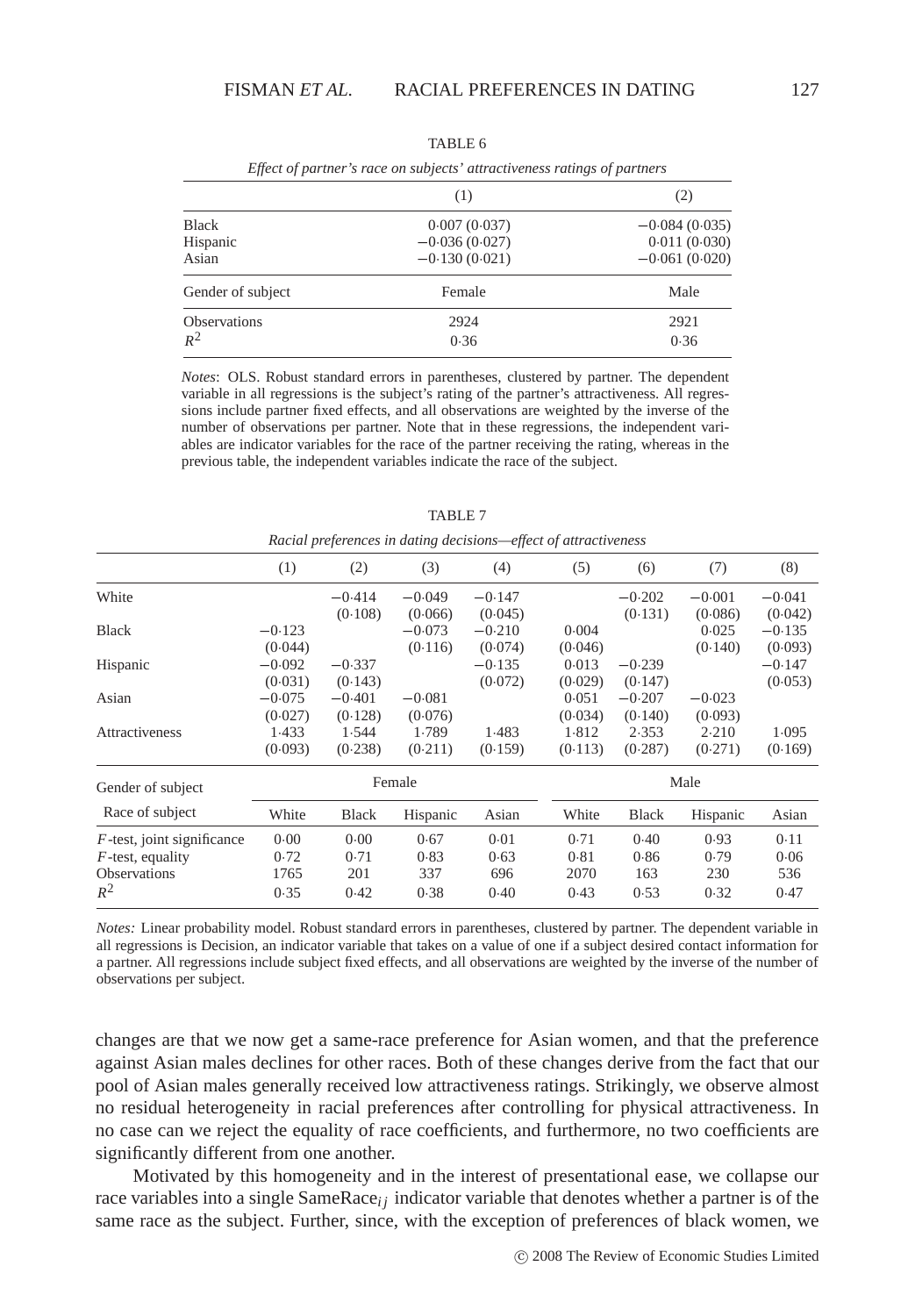cannot reject the hypothesis of equal extent of same-race preferences across races, we pool subjects of different races together in specifications that follow. Accordingly, we include fixed effects for the race of the partner.<sup>21</sup> Finally, we find that the results we report below on the *determinants* of racial preferences are virtually identical for males and females. That is, while we find that females' same-race preferences are much stronger than that of males *on average*, the two genders exhibit similar within-gender correlates of racial preferences. We thus pool female and male subjects simply controlling for gender interacted with SameRace<sub>i</sub>, The precise specifications are given in each subsection below.

#### 3.3. *The determinants of racial preferences*

Much of the earlier literature on racial attitudes in dating focuses on individuals' personal characteristics as determinants of racial preferences. Here, we bring our revealed preference methodology to bear on this question. We consider regressions of the following form:

Decision<sub>ij</sub> = 
$$
\alpha_i
$$
 +  $Race_j$  +  $\beta_1$ Attractiveness<sub>j</sub> +  $\beta_2$ SameRace<sub>ij</sub> +  $\beta_3$ SameRace<sub>ij</sub> × Male<sub>i</sub>

$$
+\beta_4 \text{SameRace}_{ij} \times X_{ij} + \varepsilon_{ij},\tag{3}
$$

where  $X_{ij}$  is a variable that may affect racial preferences and Race *j* is a fixed effect for the partner's race.

First, we analyse the effects of upbringing on racial preferences, as emphasized by much of the earlier survey-based literature. A natural starting point for examining the effects of background is to consider the role of the prevailing attitudes on race in subjects' place of origin. For subjects that grew up in the U.S., we use the intensity of support for a ban on interracial marriage in the subject's home state (MarriageBan\_GSS*i*). For subjects who did not grow up in the U.S., we use the variable RacistNeighbours\_WVS<sub>i</sub>, which reflects, for the subject's country of birth, the fraction of survey respondents in the 1990 WVS who reported that they would not want a neighbour of another race.

Columns (1) and (2) of Table 8 show the results for each of the survey-based racial attitudes variables (MarriageBan\_GSS*<sup>i</sup>* and RacistNeighbours\_WVS*i*) interacted with SameRace*i j* . In both cases, the interaction is significant and positive, indicating stronger racial preferences for subjects from backgrounds with less tolerance for interracial mixing. The magnitude of the effect of coming from such a background is very large. For example, it implies that a subject from a low tolerance state such as South Carolina (MarriageBan\_GSS*<sup>i</sup>* = 0·28) has same-race preferences that are 16% points higher than subjects from a state such as New York (MarriageBan $_GSS_i$ ) 0·22). Given the dispersion in RacistNeighbours\_WVS<sub>i</sub>, the implied effect of a standard deviation increase in racism in the country of origin has a similar, though slightly smaller, effect for our international subjects. This highlights the persistence of background in dictating racial preferences in dating (and potentially attitudes on race more generally), and is all the more surprising given that our sample consists of graduate students studying at Columbia University who are likely to have been living away from home for some time.

We additionally examine whether growing up in a neighbourhood with people of a different race changes the willingness to date someone from that race. Theoretically, the relationship is ambiguous—familiarity may breed understanding, but may also be a source of racial tension. To examine this effect, we interact  $Same_{ij}$  with FractionOthersRace<sub>i</sub>, which denotes the

<sup>21.</sup> Note that consequently the coefficient on attractiveness in the specifications that follow calls for a different interpretation than the coefficients in Table 7; the inclusion of fixed effects for the race of the partner means that the coefficient on attractiveness only reflects the effect of within-race differences.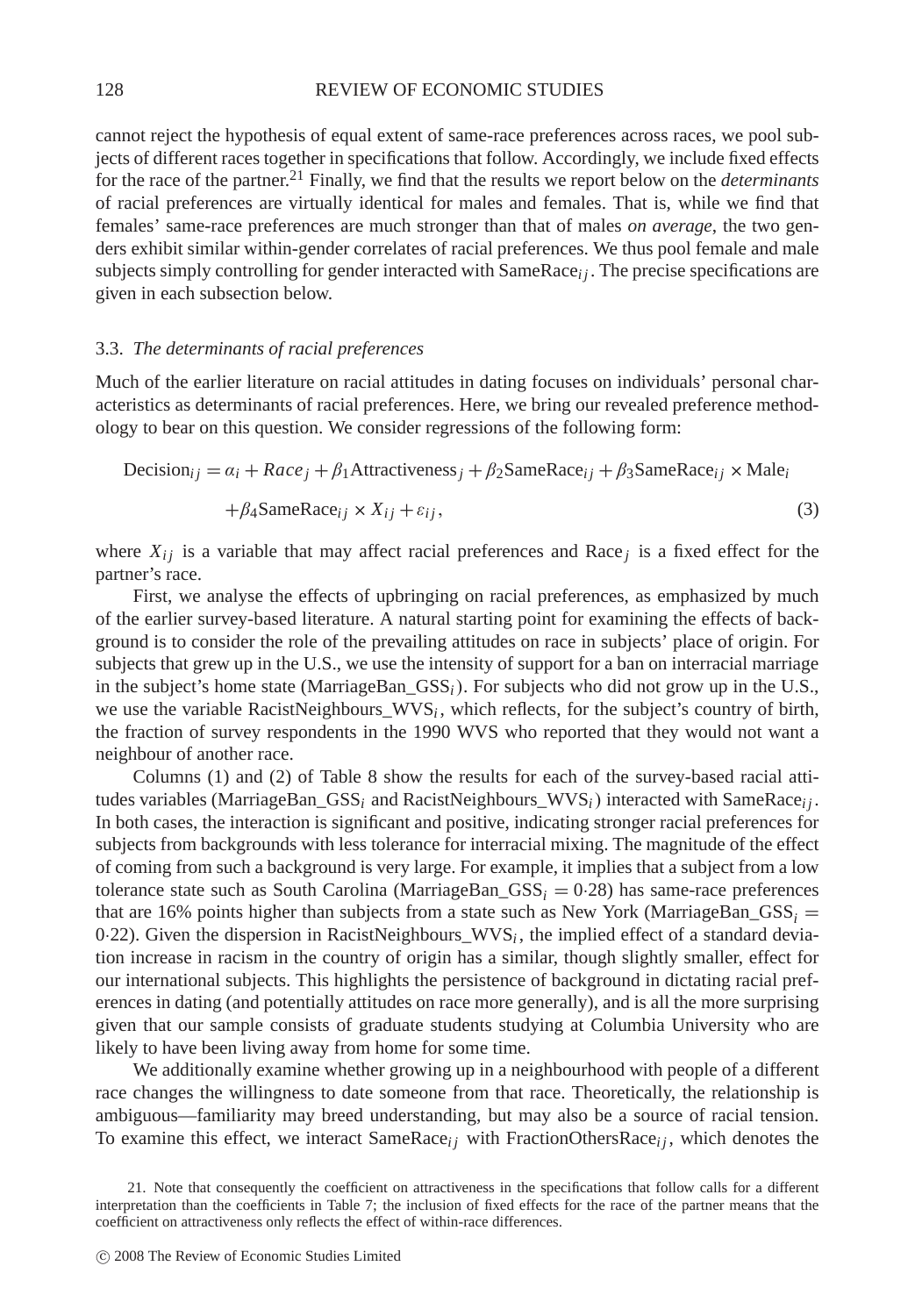|                                                  | (1)                 | (2)                 | (3)                 | (4)                 | (5)                 | (6)                 | (7)                 |
|--------------------------------------------------|---------------------|---------------------|---------------------|---------------------|---------------------|---------------------|---------------------|
| SameRace                                         | $-0.516$<br>(0.155) | $-0.028$<br>(0.096) | 0.091<br>(0.027)    | 0.228<br>(0.364)    | 0.982<br>(0.334)    | 0.348<br>(0.074)    | 0.686<br>(0.449)    |
| MarriageBan_GSS × SameRace                       | 2.743<br>(0.720)    |                     |                     |                     |                     |                     | 2.769<br>(0.688)    |
| $RacistNeighbors_WVS \times SameRace$            |                     | 0.431<br>(0.225)    |                     |                     |                     |                     |                     |
| FractionOthersRace                               |                     |                     | $-0.105$<br>(0.067) |                     |                     |                     | $-0.095$<br>(0.066) |
| FractionOthersRace x SameRace                    |                     |                     | 0.196<br>(0.118)    |                     |                     |                     | 0.151<br>(0.120)    |
| $log($ Income $) \times$ SameRace                |                     |                     |                     | $-0.012$<br>(0.034) |                     |                     |                     |
| $log(Age) \times SameRace$                       |                     |                     |                     |                     | $-0.270$<br>(0.103) |                     | $-0.306$<br>(0.119) |
| Own $\triangle$ Attractiveness $\times$ SameRace |                     |                     |                     |                     |                     | $-0.379$<br>(0.107) | $-0.344$<br>(0.132) |
| Male $\times$ SameRace                           | $-0.048$<br>(0.025) | $-0.036$<br>(0.096) | $-0.068$<br>(0.031) | $-0.052$<br>(0.031) | $-0.075$<br>(0.026) | $-0.102$<br>(0.027) | $-0.078$<br>(0.034) |
| Attractiveness                                   | 1.620<br>(0.092)    | 1.772<br>(0.154)    | 1.615<br>(0.072)    | 1.623<br>(0.072)    | 1.632<br>(0.062)    | 1.630<br>(0.061)    | 1.620<br>(0.073)    |
| <b>Observations</b><br>$R^2$                     | 4218<br>0.40        | 718<br>0.35         | 4170<br>0.40        | 4288<br>0.39        | 5970<br>0.40        | 5998<br>0.40        | 3929<br>0.40        |

TABLE 8

|                                 | (1)      | (2)      | (3)      | (4)      | (5)      | (6)      | (7)     |
|---------------------------------|----------|----------|----------|----------|----------|----------|---------|
| SameRace                        | $-0.516$ | $-0.028$ | 0.091    | 0.228    | 0.982    | 0.348    | 0.68    |
|                                 | (0.155)  | (0.096)  | (0.027)  | (0.364)  | (0.334)  | (0.074)  | (0.44)  |
| MarriageBan_GSS × SameRace      | 2.743    |          |          |          |          |          | 2.76    |
|                                 | (0.720)  |          |          |          |          |          | (0.68)  |
| RacistNeighbours_WVS × SameRace |          | 0.431    |          |          |          |          |         |
|                                 |          | (0.225)  |          |          |          |          |         |
| <b>FractionOthersRace</b>       |          |          | $-0.105$ |          |          |          | $-0.09$ |
|                                 |          |          | (0.067)  |          |          |          | (0.06)  |
| FractionOthersRace × SameRace   |          |          | 0.196    |          |          |          | 0.15    |
|                                 |          |          | (0.118)  |          |          |          | (0.12)  |
| $log(Income) \times SameRace$   |          |          |          | $-0.012$ |          |          |         |
|                                 |          |          |          | (0.034)  |          |          |         |
| $log(Age) \times SameRace$      |          |          |          |          | $-0.270$ |          | $-0.30$ |
|                                 |          |          |          |          | (0.103)  |          | (0.11)  |
| OwnAttractiveness × SameRace    |          |          |          |          |          | $-0.379$ | $-0.34$ |
|                                 |          |          |          |          |          | (0.107)  | (0.13)  |
| Male × SameRace                 | $-0.048$ | $-0.036$ | $-0.068$ | $-0.052$ | $-0.075$ | $-0.102$ | $-0.07$ |
|                                 | (0.025)  | (0.096)  | (0.031)  | (0.031)  | (0.026)  | (0.027)  | (0.03)  |
| Attractiveness                  | 1.620    | 1.772    | 1.615    | 1.623    | 1.632    | 1.630    | 1.62    |
|                                 | (0.092)  | (0.154)  | (0.072)  | (0.072)  | (0.062)  | (0.061)  | (0.07)  |
| Observations                    | 4218     | 718      | 4170     | 4288     | 5970     | 5998     | 3929    |
| $R^2$                           | 0.40     | 0.35     | 0.40     | 0.39     | 0.40     | 0.40     | 0.40    |

*Subject–partner characteristics and heterogeneity in racial preferences*

*Notes*: Linear probability model. Robust standard errors in parentheses, clustered by partner. The dependent variable in all regressions is Decision, an indicator variable that takes on a value of one if a subject desired contact information for a partner. All regressions include subject fixed effects, and all observations are weighted by the inverse of the number of observation per subject. SameRace is an indicator variable denoting that subject and partner are of the same race. Marriage-Ban\_GSS is the fraction of respondents to the General Social Survey, from the subject's state of origin, who responded affirmatively to the question, "Do you think there should be laws against marriages between (Negroes/Blacks/African-Americans) and whites?" RacistNeighbour\_WVS is the fraction of respondents in the World Values Survey, from the subject's country of birth, who did not wish to have a neighbour of a different race. FractionOthersRace is the fraction of the population in *i*'s ZIP code in 1990 that is of *j*'s race. log(Income) is the log of median income in subject's ZIP code in 1990. log(Age) is the log of the subject's age. Own Attractiveness is the subject's average attractiveness rating.

fraction of the population in subject *i*'s ZIP code that is of partner *j*'s race. Column (3) of Table 8 shows that the point estimate indicates that early familiarity with a race *decreases* tolerance, though the effect is only marginally significant ( $p = 0.10$ ). Such an effect of exposure would be consistent with the work of Welch *et al.* (2001), though as noted in the introduction other studies find the opposite effect (see, for example, Mok, 1999). Since income differs systematically with the racial composition of neighbourhoods, one potential explanation is that subjects who grew up in predominantly minority neighbourhoods form negative associations with other races. We find, however, that the effect of FractionOthersRace<sub>i</sub> is unchanged if we include the interaction of the log of average income in the ZIP code with the same-race indicator variable. Interestingly, as demonstrated in column (4) of Table 8, we also find that log of income of ZIP code interacted with the same-race indicator variable is quite close to zero, implying that economic background is uncorrelated with same-race preferences.<sup>22</sup>

Next, we turn to a set of additional basic subject attributes and examine whether they are correlated with racial preferences. We first examine the role of age, using  $log(Age_i)*SamRace_i$ *i* as a regressor. As column (5) of Table 8 indicates, older subjects discriminate less on the basis of race. The effect is quite strong and statistically significant ( $p < 0.01$ ). This is consistent with

<sup>22.</sup> These results are consistent with Yancey (2002). In his survey data, income does not predict interracial dating.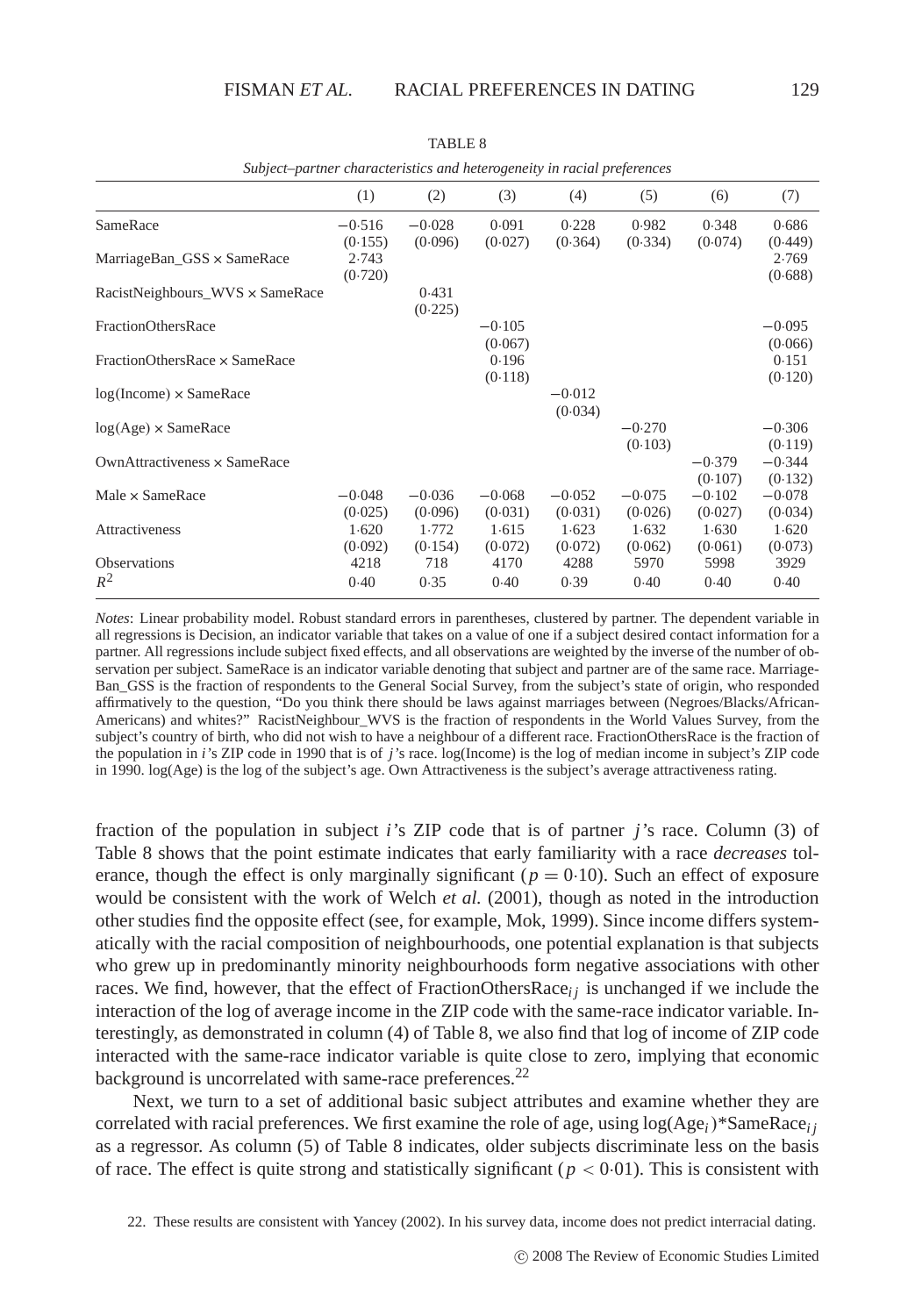earlier survey work suggesting that older persons are more willing to marry someone of another race (South, 1991). Second, we examine the effect of subject's attractiveness in column (6). Interestingly, more attractive people have much weaker same-race preferences.23 Again, the implied magnitude is very large: a one standard deviation increase in Attractiveness*<sup>i</sup>* (0·12) is associated with a four percentage point decrease in same-race preferences.

We also considered whether differences in shared interests mediate racial preferences. Previous research has identified a vast, and possibly increasing, cultural divide between races in areas such as language and leisure activities. For example, the top 10 TV shows for blacks and whites have only a single show in common.<sup>24</sup> Hence, greater shared interest with partners of one's own race immediately suggests itself as a potentially important determinant of racial preferences in dating. However, controlling for any objective measure of shared interests or similarity (*e.g.* correlation of stated interests, being in the same field of study, similarity of income, proximity of place of origin, etc.) does not affect the coefficient on same-race preference.<sup>25</sup> Additionally, in two of our sessions we asked each subject to bring her favourite book or magazine to heighten the relevance of shared interests. There was no distinguishable effect of this treatment on same-race preferences, though this may be due only to the imprecision of our estimate.

Finally, in column (7) of Table 8 we consider the joint impact of the variables above on samerace preferences.<sup>26</sup> The coefficients are very similar to those in the earlier regressions where each variable was included separately, implying that by and large these background attributes reflect independent and distinct channels for affecting racial preferences. One exception is the impact of *FractionOthersRace<sub>i</sub>*, which was marginally significant in column (3) but is no longer significant at conventional levels in the comprehensive regression of column (7).

In comparing the magnitudes of coefficients in column (7), we must of course take into account the different standard deviations of our dependent variables. After scaling each coefficient in this way, we find that own attractiveness and the log of age exert similar effects on racial preferences, while the GSS marriage ban variable is approximately 50% greater.

### 3.4. *Robustness*

Note that even though we have a large number of meetings overall, we have a small number of meetings between subjects of certain races. For this reason, the standard errors implied by the regression framework may be misleading. The standard errors from the regressions are primarily problematic for black subjects, due to the paucity of their same-race meetings. We therefore also calculate the significance of blacks' same-race preferences using an approach that does not invoke large sample theory. In particular, we consider permutation tests with partners' race as the treatment variable. To make the analysis analogous to the regression framework: (i) in the spirit of subject fixed effects, we maintain the racial composition of the partners for each subject across the permutations, and (ii) in the spirit of clustering standard errors by partner, we only allow permutations that maintain the race of a given partner across different subjects. The resulting exact *p*-values indicate that black women strongly prefer men of their own race ( $p < 0.001$ ), while black men do not exhibit a significant preference for black women over others ( $p = 0.16$ ).

23. Note that, as before, the inclusion of subject fixed effect implies that these differences cannot be due to differential selectivity.

24. See Fryer and Levitt (2004) for a broader discussion of the white–black cultural gap.

<sup>25.</sup> Controlling for *self-reported* shared interests, on the other hand, reduces the extent of same-race preference by almost a half. This fact is difficult to interpret, however, as self-reported shared interests might either be a better measure of actual shared interests or be a proxy for things other than interests (*e.g.* self-reported shared interests are highly correlated ( $\rho = 0.48$ ) with the attractiveness of the partner).

<sup>26.</sup> Note that we do not include *Incomei* as it was not significant in earlier regressions. Its inclusion/exclusion does not affect any other coefficients. *WVS\_Racismi* is also not included since the sample in this specification is based on U.S. residents only.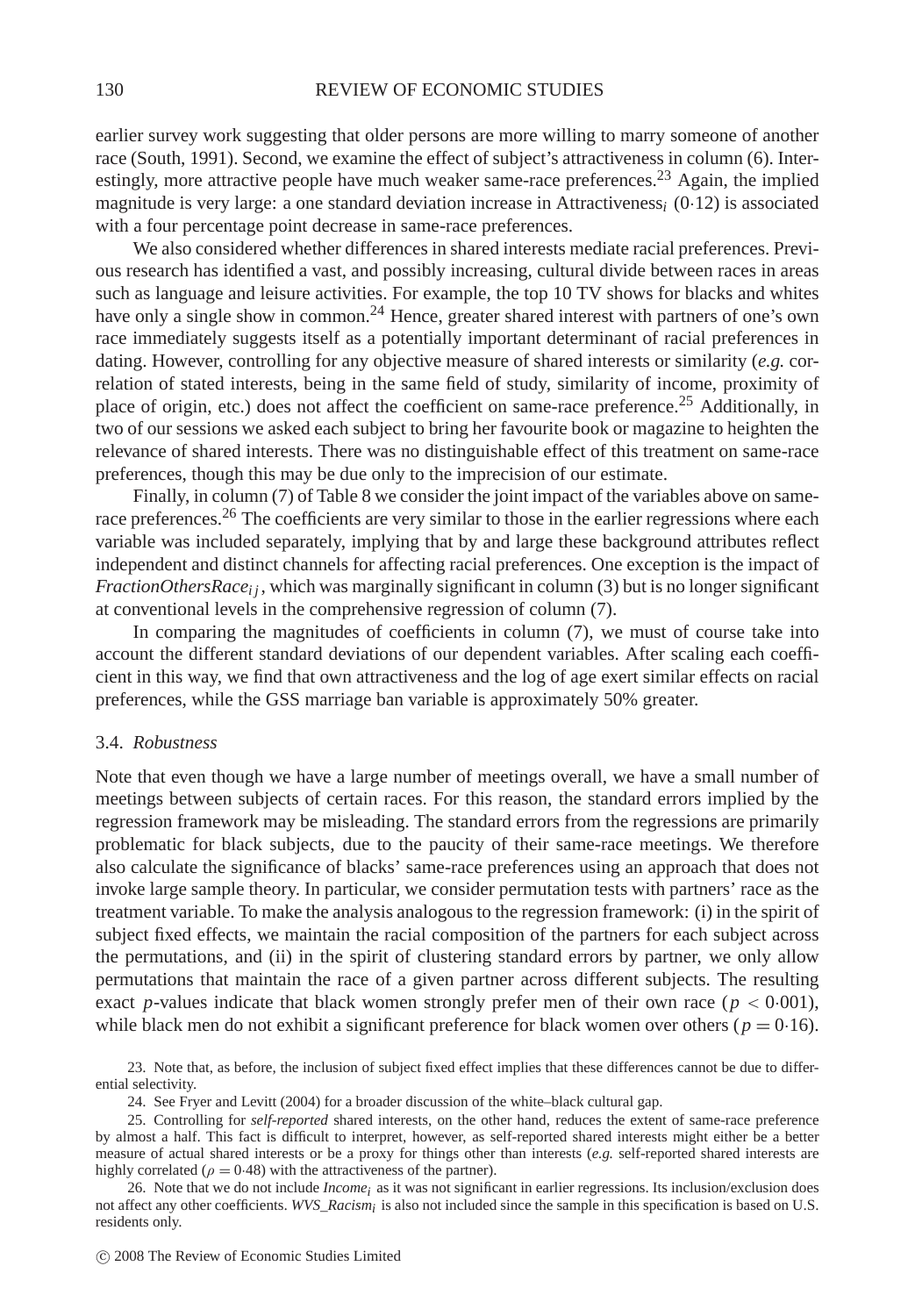Given these calculations, we are confident that, even though the standard errors from our regressions are not appropriate given our sample size, our *t*-statistics are not exaggerated and our results withstand a more careful calculation of the relevant *p*-values. That said, any interpretation of our results on the racial preferences of blacks must take into account the fact that they are based on a small sample.

In order to interpret the coefficients on the race dummies as racial preferences, we also need to be sure that subjects are more likely to say Yes to those partners with whom they would rather go out on a date. One reason why this might not be the case is fear of rejection. If a subject says No to a particular person, they will not find out what the other person said, while if they say Yes, they will be able to infer the other person's reply. Therefore, a subject might say No to someone they like in order to avoid receiving a rejection. The most straightforward way to address this concern is to control for the decision of the other person.<sup>27</sup> When we include this control, the coefficient on *SameRacei j* does not change. Therefore, we believe these coefficients are in fact capturing racial preferences rather than fear of rejection by other races.<sup>28</sup>

Finally, to interpret the levels of racial preference implied by our regressions, we need to know whether these levels are sensitive to the racial composition of the room on a given evening. One can imagine a scenario where a black woman identifies more closely with a black man when the two of them are the only black people in the room. If this were the case, we would estimate a different level of racial preferences depending on the racial composition of the participants on a particular evening, which would call for a different interpretation of our estimates. The point estimate indicates that black women do indeed exhibit stronger same-race preferences when there is only one rather than two black men in their session, but the data are too sparse for any firm conclusions. We do, however, have more variation in the number of Asian partners and can reject the possibility of a strong effect of that nature for Asian subjects.

#### 4. CONCLUSION

Our results indicate that even in a population of relatively progressive individuals, we observe strong racial preferences. Therefore, preferences are likely to play at least some role in explaining the low rates of interracial marriages in the U.S. today. Recall, however, that even though the race of the partner strongly influences individual decisions, 47% of all matches in our data are interracial. Schelling's (1971) model of dynamic segregation shows that even an extremely mild preference for neighbours of one's own race may lead to completely segregated neighbourhoods. In our dating market, however, we encounter a different relationship between micromotives and macrobehaviour: our subjects have a strong preference for partners of their own race, yet the overall level of the resulting segregation is quite small.<sup>29</sup>

Our study provides an important methodological innovation for understanding the nature of racial preferences in mate selection.30 In contrast to observational studies, our experimental approach allows for the direct observation of individual preferences, and in contrast to surveybased evidence, the decisions of our subjects have real consequences. We are able to document

<sup>27.</sup> The short questionnaire that our subjects completed at the end of each four-minute date also included the question: "How probable do you think it is that this person will say 'yes' for you? ( $1 =$  not probable,  $10 =$ extremely probable)". The responses to this question are much more predictive of the subject's decision than their partner's decision, which might be interpreted as evidence that unfounded fear of rejection might play a role. Alternatively, the stated beliefs might be capturing something other than the probability we tried to elicit.

<sup>28.</sup> Note, however, that this does not rule out the possibility that there may be a differential fear of rejection at a later stage in the dating process. See Fisman *et al.* (2006) for further discussion of this topic.

<sup>29.</sup> The basic reason why residential and marital segregation are different in this regard is straightforward: the positive feedback process that underlies Schelling's result is not applicable to matching markets.

<sup>30.</sup> See Finkel, Eastwick and Matthews (2007) for a discussion of this innovation.